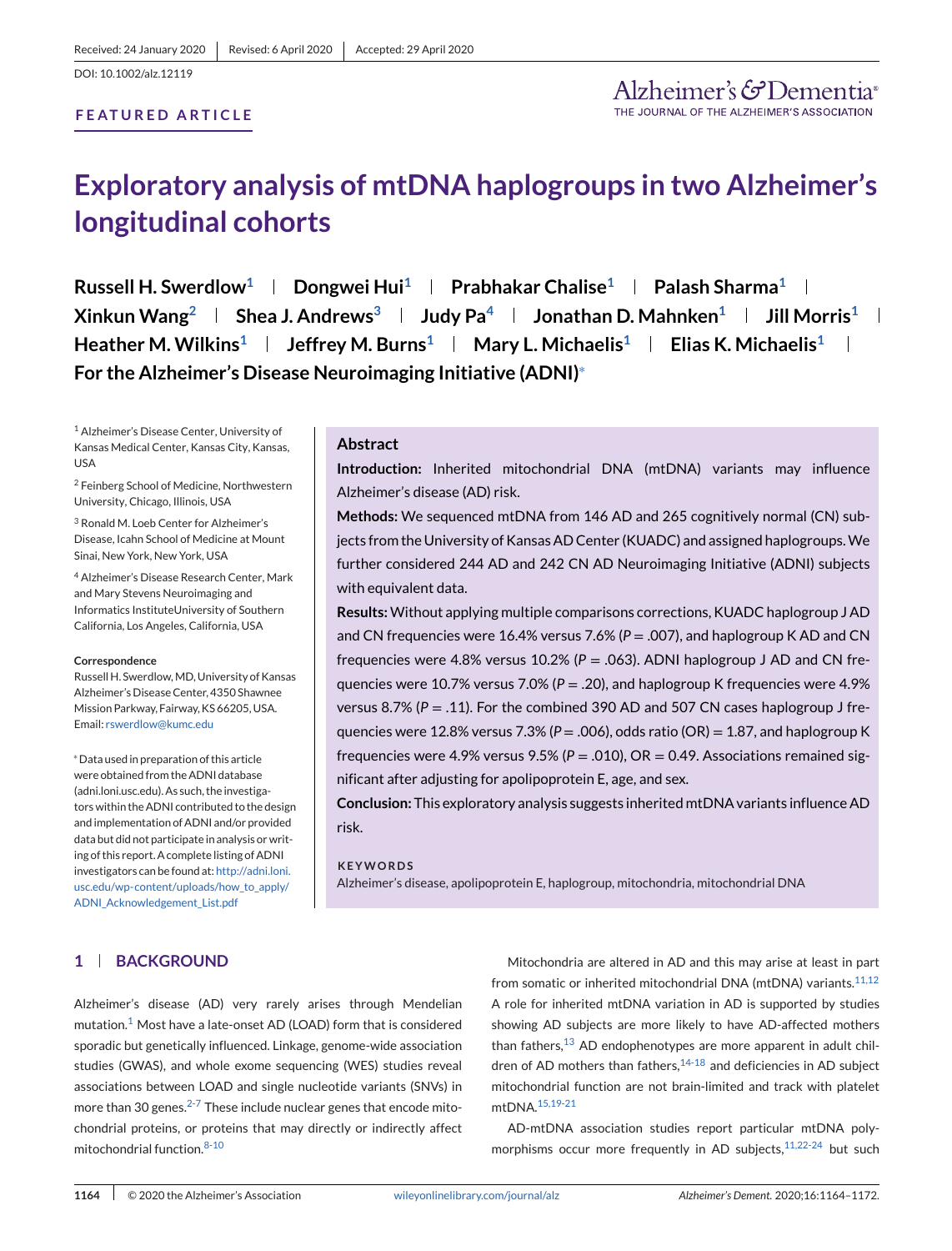findings are not consistently observed.<sup>25-28</sup> A similar situation exists for association studies of mtDNA haplogroups, sets of specific, linked mtDNA polymorphisms that arose in certain populations during prehistoric human migrations.<sup>29</sup> While some studies report disproportionate mtDNA haplogroup frequencies between AD and non-AD individuals,  $30,31$  mtDNA haplogroup data vary across studies.32-35

Here, we analyzed mtDNA haplogroup frequencies in AD and cognitively normal (CN) control subjects from the University of Kansas Alzheimer's Disease Center's (KUADC) clinical cohort. As part of a replication cohort we further analyzed mtDNA haplogroup frequencies from mtDNA-sequenced members of the Alzheimer's Disease Neuroimaging Initiative (ADNI) cohort. Finally, we combined the cases from both cohorts and joint-analyzed the resulting haplogroup frequencies.

# **2 METHODS**

# **2.1 The KUADC cohort and disease diagnosis**

Recruitment, enrollment, all characterizations, and analysis of participants in this study were approved by the Institutional Review Board of the University of Kansas Medical Center. Informed consent was obtained from all participants at the time of enrollment in the KUADC clinical cohort. All procedures were designed and conducted in accordance with the tenets of the Declaration of Helsinki.

The KUADC cohort is a longitudinal cohort and participants are annually evaluated. The annual evaluation includes ascertainment of demographic information, medical diagnoses, and medications; a general neurological exam; a clinical dementia rating (CDR) scale evaluation; and a neuropsychological test battery defined by the National Institute on Aging (NIA)'s P30-P50 Alzheimer's Disease Centers (ADC) network. Data from each participant visit are reviewed during a consensus conference that includes subspecialty-trained cognitive neurologists, a neuropsychologist, nurse practitioners, psychometricians, and cohort coordinators. The conference assigns each participant to one of the following diagnostic groups: CN, mild cognitive impairment (MCI), impaired but not MCI, dementia due to AD per clinical diagnostic criteria, <sup>36</sup> or dementia from a non-AD etiology. A participant's group assignment can change over time.

At death, some participants undergo brain autopsy, which returns a description of pathological brain findings, as well as an estimate of how likely AD or another neurologic disease is present. For this study, we considered only subjects who were AD or CN at the initial visit, AD or CN at the last available visit, or AD or CN after brain autopsy. We did not include participants classified as MCI or impaired/not MCI because underlying pathologic substrates are more heterogeneous in those with these syndromic designations. We similarly excluded demented participants diagnosed with or with a proven non-AD primary etiology.

#### **HIGHLIGHTS**

- ∙ For 390 Alzheimer's disease (AD) and 507 cognitively normal (CN) cases haplogroup J frequencies were 12.8% versus 7.3% (*P* = .006).
- ∙ For 390 AD and 507 CN cases haplogroup K frequencies were 4.9% versus 9.5% (*P* = .010).
- ∙ These exploratory findings suggest inherited mitochondrial DNA variants influence AD risk.

### **RESEARCH IN CONTEXT**

- 1. Systematic review: This study considers whether inherited mitochondrial (mtDNA) variants influence Alzheimer's disease (AD) risk. A review of relevant prior mtDNA-AD association studies reveals limited inter-study agreement. The reasons for these inconsistencies are unclear, and the question of whether mtDNA influences AD risk remains unresolved.
- 2. Interpretation: The main findings, from two combined longitudinal cohorts with high apolipoprotein E (*APOE*)*4* carrier rates, were the mtDNA haplogroup J frequency was higher in AD than controls while the haplogroup K frequency was lower. This suggests inherited mtDNA variants influence AD risk.
- 3. Future directions: The authors point out potential reasons for mtDNA-AD association study inconsistencies. *APOE*-mtDNA interactions may exist, and if so differences in AD and control *APOE* distributions would confound comparisons. An individual's mtDNA combines variants that may increase or decrease risk, so variant pooling may obscure associations. Confirmation of mtDNA's role in AD may, therefore, require development of an mtDNA polygenic risk score.

# **2.2 ADNI demographics and haplogroups**

We used the ADNI cohort as a replication cohort. The ADNI was launched in 2003 as a public-private partnership, led by Michael W. Weiner, MD. The primary goal of ADNI has been to test whether serial magnetic resonance imaging (MRI), positron emission tomography (PET), other biological markers, and clinical and neuropsychological assessment can be combined to measure the progression of MCI and early AD. Descriptive and demographic characteristics of ADNI participants are recorded and accessible. Like the KUADC cohort, the ADNI cohort is longitudinal by design and group assignment can change over time. Only ADNI participants with an available complete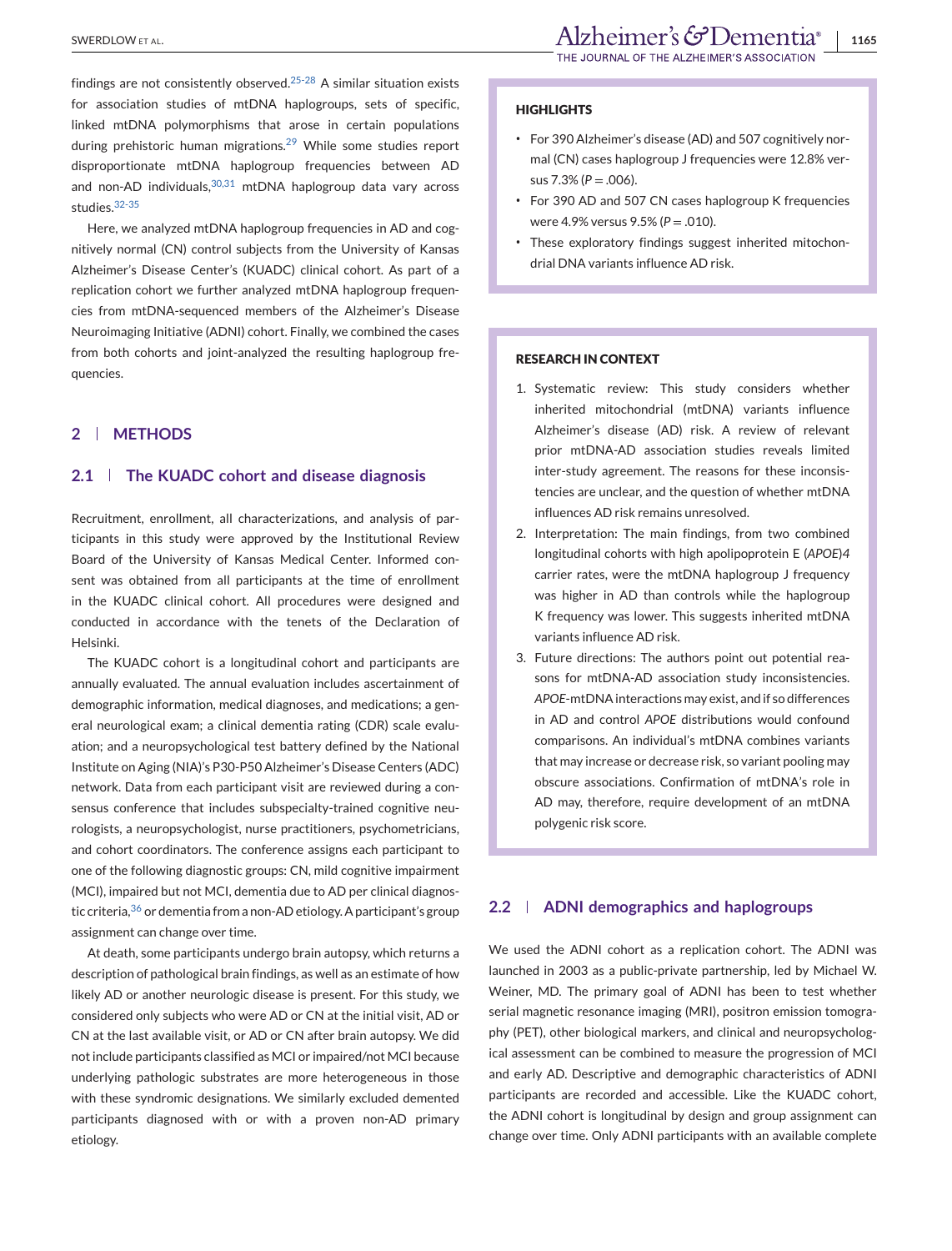THE JOURNAL OF THE ALZHEIMER'S ASSOCIATION

mtDNA sequence were used in the present study. This subset of ADNI participants have undergone complete mtDNA sequencing and those sequences were used to assign mtDNA haplogroups.<sup>37</sup> There was no overlap between KUADC and ADNI subjects in this study.

ADNI participants are classified as AD, MCI, or CN. For this study, we considered only ADNI subjects who were AD or CN at the time of their initial visit, or AD or CN at the time of the last available diagnosis indicated in the publicly accessible database.

# **2.3 KUADC mtDNA sequencing, haplogrouping, and genotyping**

All KUADC clinical cohort participants undergo mtDNA sequencing. KUADC mtDNA sequencing, haplogrouping, and apolipoprotein E (APOE) genotyping methods are described in the supporting information.

# **2.3.1 Statistical analyses**

Descriptive statistics (means and standard deviations for continuous measures, frequencies, and relative frequencies for categorical measures) were generated. For continuous measures, we used the twosample Student's *t*-test to compare the means between AD versus CN groups. For the CDR scale we considered sum of the boxes (SOB) scores.

Haplogroup frequencies between the AD and CN groups from the KUADC, ADNI, and combined cohorts were compared using Fisher's exact test. Due to small cohort sizes, for this basic analysis we did not adjust for other covariates or apply multiple comparisons corrections. We subsequently used Fisher's exact tests to compare AD and CN frequencies for each haplogroup by *APOE4* carrier status. Odds ratios (ORs) with corresponding 95% confidence intervals were used to create forest plots. To test whether association of haplogroups with AD risk differed with respect to *APOE4* status (ie, interaction), we performed logistic regression analyses using AD/CN as an outcome and haplogroups and *APOE4* as predictor variables including the interaction term. We performed additional analyses using logistic regression models in which the association of haplogroups with AD risk were assessed adjusting for the covariates *APOE4*, sex, and age. For the combined KUADC and ADNI data sets, we also adjusted for the cohort in the model. Tests were considered statistically significant for *P*-values  $< .05.$ 

# **3 RESULTS**

We considered participants from the KUADC clinical cohort with an mtDNA haplogroup assignment and most current or terminal diagnosis of AD or CN. These subjects predominantly resided in the Kansas City metropolitan area. We used the most recent or terminal diagnosis because with longitudinal cohorts, group assignment can change

#### **TABLE 1** Haplogroup distributions in the KUADC AD and CN groups

|              | <b>AD</b>   | <b>CN</b>   | <b>Odds</b> |       |
|--------------|-------------|-------------|-------------|-------|
| Parameter    | $(n = 146)$ | $(n = 265)$ | ratio       | P     |
| Haplogroup H | 63 (43.2%)  | 119 (44.9%) | 0.93        | .756  |
| Haplogroup I | 4(2.7%)     | 5(1.9%)     | 1.46        | .727  |
| Haplogroup J | 24 (16.4%)  | 20 (7.6%)   | 2.40        | .007  |
| Haplogroup K | 7(4.8%)     | 27 (10.2%)  | 0.44        | .063  |
| Haplogroup L | 11 (7.5%)   | 19 (7.2%)   | 1.06        | 1.000 |
| Haplogroup T | 11 (7.5%)   | 25 (9.4%)   | 0.78        | .587  |
| Haplogroup U | 19 (13.0%)  | 27 (10.2%)  | 1.32        | .415  |
| Haplogroup V | $0(0\%)$    | 7(2.6%)     | $\Omega$    | .056  |
| Others       | 7(4.8%)     | 16 (6.0%)   |             |       |

Notes: Haplogroups with fewer than seven subjects are not listed. The "others" designation includes lumped subjects with haplogroups B, C, D, F, M, N, R, W, and X.

Abbreviations: AD, Alzheimer's disease; CN, cognitively normal; KUADC, University of Kansas AD Center.

over time. We identified 411 individuals, 146 AD and 265 CN. Table S1 in supporting information includes KUADC cohort clinical and *APOE* genotype characteristics. Ninety-two percent were non-Latino whites. The proportion of men in the AD group (57.5%) exceeded that of the CN group (32.1%). A significantly higher number of AD subjects than CN had at least one *APOE4* allele. Ninety of the 146 (61.6%) AD participants carried at least one *APOE4* allele, while 73 of the 265 (27.5%) CN participants carried at least one *APOE4* allele.

Eight haplogroups, H, I, J, K, L, T, U, and V were observed in seven or more subjects, accounting for 388 (94%) of the 411 cohort subjects (Table 1). Haplogroups B, C, D, F, M, N, R, W, and X each had between one and six subjects. Haplogroup H was the single most common haplogroup, present in 45%. Without correcting for covariates or multiple comparisons, haplogroup J frequency in the AD subjects (16.4%) exceeded its CN subject frequency (7.6%; *P* = .007). Haplogroup K frequency trended lower in the AD group (4.8%) compared to the CN group (10.2%; *P* = .063). Haplogroup V frequency also trended lower in AD ( $P = .054$ ), but the number of haplogroup V carriers was quite low.

For replication we evaluated a comparable cohort from the longitudinal ADNI study. Its participants undergo annual clinical evaluations, which inform diagnostic group assignments that include AD and CN. Haplogroup status, verifiable through complete mtDNA sequences, are available for a subset. We identified 486 participants whose most recent available diagnostic category was AD or CN, and who also had a complete mtDNA sequence-verified haplogroup. This included 244 AD and 242 CN subjects. Table S2 in supporting information provides subject demographics. One hundred fifty-seven of the 244 (64.3%) AD participants carried at least one *APOE4* allele, while 61 of the 242 (25.2%) CN participants carried at least one *APOE4* allele. Even without correcting for covariates or multiple comparisons, no statistically significant associations emerged (Table [2\)](#page-3-0). There was a small trend toward a higher haplogroup J frequency in AD (10.7% in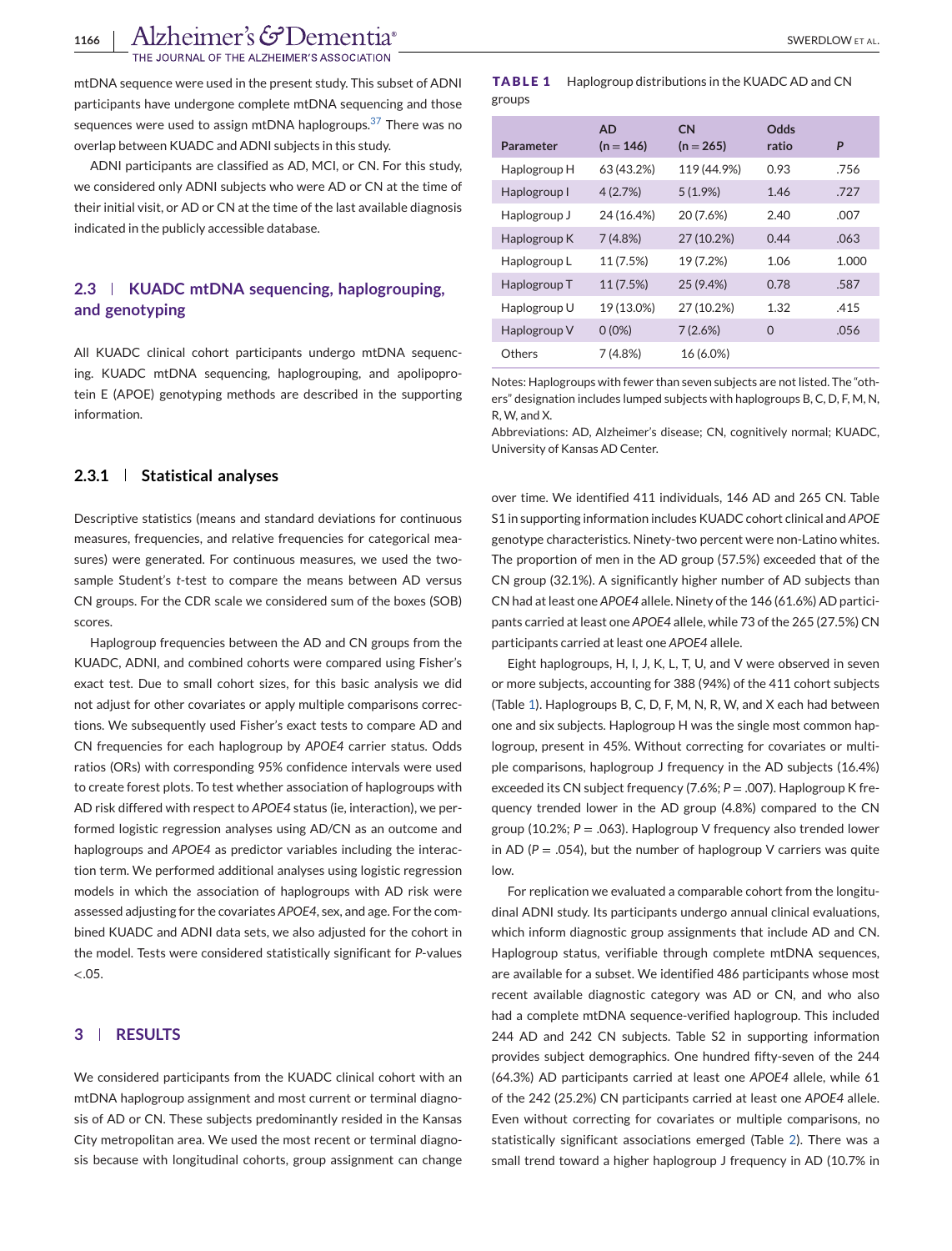<span id="page-3-0"></span>**TABLE 2** Haplogroup distributions in the ADNI AD and CN groups

| Parameter    | <b>AD</b><br>$(n = 244)$ | <b>CN</b><br>$(n = 242)$ | Odds<br>ratio | P     |
|--------------|--------------------------|--------------------------|---------------|-------|
| Haplogroup H | 110 (45.1%)              | 104 (43.0%)              | 1.09          | .649  |
| Haplogroup I | 6(2.5%)                  | 9(3.7%)                  | 0.65          | .446  |
| Haplogroup J | 26 (10.7%)               | 17 (7.0%)                | 1.58          | .201  |
| Haplogroup K | 12 (4.9%)                | 21 (8.7%)                | 0.55          | .108  |
| Haplogroup L | 5(2.1%)                  | 13 (5.4%)                | 0.37          | .058  |
| Haplogroup T | 23 (9.4%)                | $22(9.1\%)$              | 1.04          | 1.000 |
| Haplogroup U | 31 (12.7%)               | 33 (13.6%)               | 0.92          | .790  |
| Haplogroup V | 8(3.3%)                  | 9(3.7%)                  | 0.88          | .811  |
| Others       | 23 (9.5%)                | 14 (5.8%)                |               |       |

Note: The "others" designation includes lumped subjects with haplogroups A, B, C, F, M, N, R, W, and X.

Abbreviations: AD, Alzheimer's disease; ADNI, Alzheimer's Disease Neuroimaging Initiative; CN, cognitively normal.

**TABLE 3** Haplogroup distributions in the combined (KUADC plus ADNI cases) cohort

| Parameter    | <b>AD</b><br>$(n = 390)$ | <b>CN</b><br>$(n = 507)$ | Odds<br>ratio | P     |
|--------------|--------------------------|--------------------------|---------------|-------|
| Haplogroup H | 173 (44.4%)              | 223 (44.0%)              | 1.02          | .946  |
| Haplogroup I | 10 (2.6%)                | 14 (2.8%)                | 0.93          | 1.000 |
| Haplogroup J | 50 (12.8%)               | 37 (7.3%)                | 1.87          | .006  |
| Haplogroup K | 19 (4.9%)                | 48 (9.5%)                | 0.49          | .010  |
| Haplogroup L | 16 (4.1%)                | 32 (6.3%)                | 0.64          | .178  |
| Haplogroup T | 34(8.7%)                 | 47 (9.3%)                | 0.93          | .815  |
| Haplogroup U | 50 (12.8%)               | 60 (11.8%)               | 1.10          | .682  |
| Haplogroup V | $8(2.1\%)$               | 16 (3.2%)                | 0.64          | .405  |
| Others       | 30 (7.7%)                | 30 (5.9%)                |               |       |

Note: The "others" designation includes lumped subjects with haplogroups A, B, C, D, F, M, N, R, W, and X.

Abbreviations: AD, Alzheimer's disease; ADNI, Alzheimer's Disease Neuroimaging Initiative; CN, cognitively normal; KUADC, University of Kansas AD Center.

AD vs 7.0% in CN,  $P = .201$ ), and a trend toward lower haplogroup K frequency in AD (4.9% in AD vs 8.7% in CN, *P* =.108). The ADNI cohort did not trend toward a lower AD haplogroup V frequency.

We resolved haplogroup haplotype frequencies and present these data in Tables S3 (for the KUADC cohort) and S4 (for the ADNI cohort) in supporting information. Due to power considerations we did not analyze the haplogroup haplotypes for statistical association.

Combined, the KUADC and ADNI cohorts included 897 subjects, 390 AD and 507 CN. Two hundred forty-seven of the 390 (63.3%) AD participants carried at least one *APOE4* allele, while 134 of the 507 (26.4%) CN participants carried at least one *APOE4* allele. For the combined cohort, without correcting for covariates or multiple comparisons, AD haplogroup J frequency (12.8%) exceeded CN haplogroup J frequency (7.3%; *P* = .006; Table 3). CN haplogroup K frequency (9.5%) exceeded AD haplogroup K frequency (4.9%; *P* = .010).



**FIGURE 1** Forest plots showing odds ratios and 95th percent confidence intervals for haplogroups J, K, and H. Values for each entire haplogroup and after sorting by apolipoprotein E (*APOE)4* status are provided. A, University of Kansas AD Center (KUADC) cohort. B, Alzheimer's Disease Neuroimaging Initiative (ADNI) cohort. C, Combined cohort

We adjusted KUADC, ADNI, and combined cohort data for *APOE*, sex, and age. In addition, we adjusted the combined data for the cohort (KUADC or ADNI). The three significant associations observed in the unadjusted analyses persisted in the adjusted analyses. The increased KUADC cohort AD haplogroup J frequency remained statistically significant after adjusting for *APOE*, age, and sex (*P* = .023). The increased combined KUADC/ADNI cohort AD haplogroup J frequency remained statistically significant after adjusting for *APOE*, age, sex, and cohort (*P* = .015). The decreased combined KUADC/ADNI cohort AD haplogroup K frequency was statistically significant after adjusting for *APOE*, age, sex, and cohort ( $P = .026$ ). The cohort was not statistically significant.

We did not observe statistically significant haplogroup-*APOE* interactions, but forest plots of the haplogroup data, stratified by *APOE* genotype, revealed potentially notable qualitative relationships (Figure 1). In the KUADC cohort, the haplogroup J association appeared stronger in *APOE4* carriers (Figure 1a). For the combined KUADC/ADNI cohort, the haplogroup J and haplogroup K associations

THE JOURNAL OF THE ALZHEIMER'S ASSOCIATION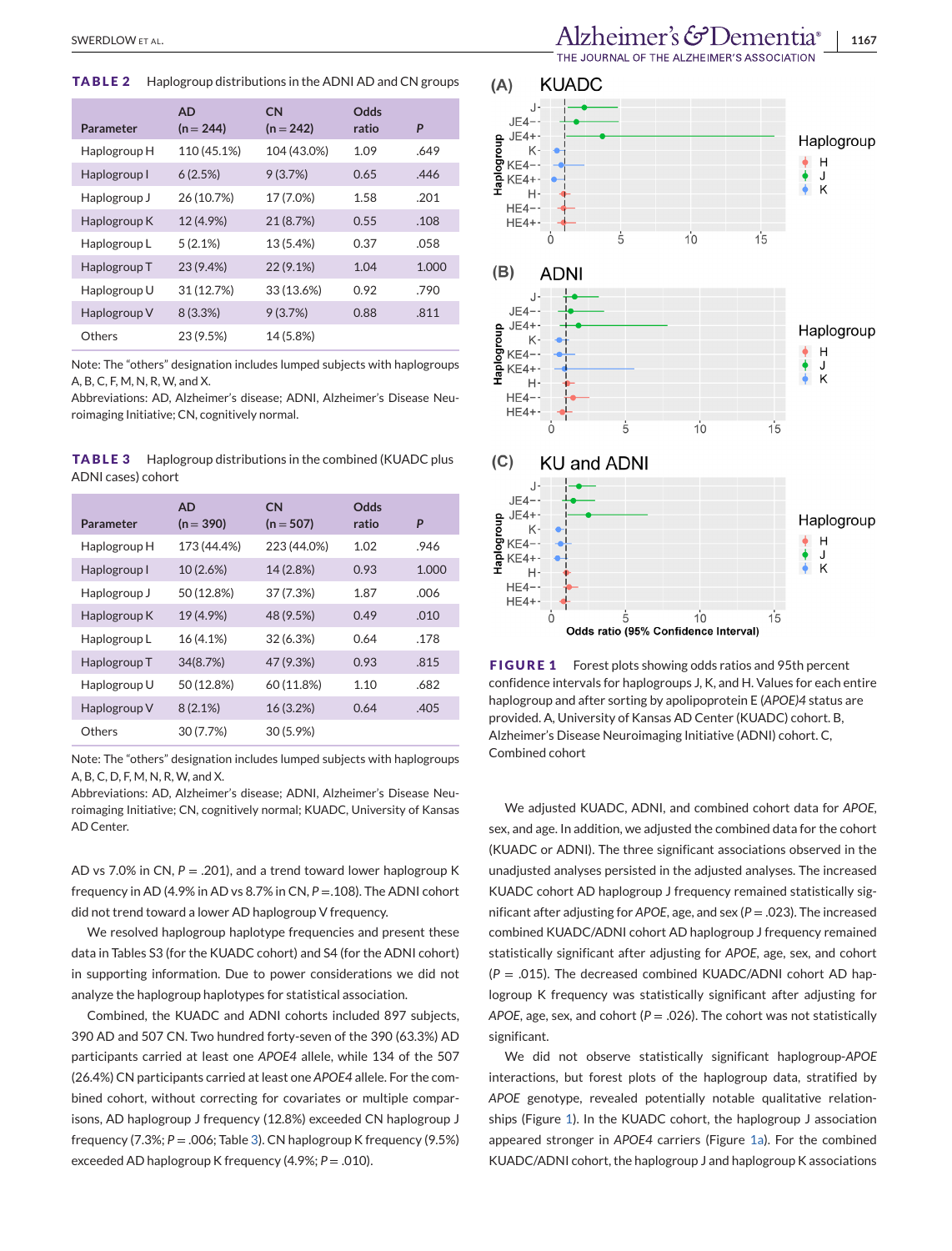<span id="page-4-0"></span>

**FIGURE 2** Fitted probability of Alzheimer's disease versus *APOE4* for haplogroups J, K, and H. A, University of Kansas AD Center (KUADC) cohort. B, Alzheimer's Disease Neuroimaging Initiative (ADNI) cohort. C, Combined cohort

also appeared stronger in *APOE4* carriers (Figure [1c\)](#page-3-0). To alternatively illustrate these haplogroup-*APOE* qualitative relationships and show them in relation to the most common haplogroup, haplogroup H, Figure 2 shows the fitted probability of AD versus *APOE4* for these haplogroups, with Figure 2a showing the KUADC data, Figure 2b showing the ADNI data, and Figure 2c showing the combined data.

We calculated ORs for different *APOE4*-haplogroup combinations. In the overall KUADC cohort, the OR associated with having at least one*APOE4* allele was 4.21. For those with an*APOE4*-haplogroup J combination, the OR increased to 7.57. For those with an *APOE4* allele and haplogroup K combination the OR decreased to 1.48. In the combination KUADC/ADNI cohort, the OR associated with having at least one *APOE4* was 4.79. For those with an *APOE4*-haplogroup J combination, the OR increased to 7.70, and for those with an *APOE4*-haplogroup K combination the OR decreased to 3.27.

To mimic a cross-sectional study, we analyzed the KUADC, ADNI, and combined datasets according to initial diagnosis (Table [4\)](#page-5-0). This reduced the number of AD subjects, especially in the ADNI cohort. In the KUADC cohort haplogroup J did not significantly increase AD risk, although a trend was present ( $P = .066$ ), and haplogroup K did not decrease risk ( $P = .318$ ). In ADNI, haplogroup J was significantly over-represented in the AD subjects  $(P = .020)$ . Once again, haplogroup K was not differentially represented  $(P = .999)$ . In the combined KUADC/ADNI cohort at initial diagnosis, we observed a significant increase in the AD haplogroup J frequency  $(P = .003)$ , but not a significant decrease in the AD haplogroup K frequency (*P* = .424).

# **4 DISCUSSION**

An exploratory analysis of current data from the KUADC clinical cohort, performed using the most recent or final diagnosis to categorize group status, found the AD haplogroup J frequency exceeded the CN haplogroup J frequency. A similar exploratory analysis of the ADNI clinical cohort, performed using the most recent publicly available diagnosis, revealed a trend in that direction and when baseline diagnostic assignments were used haplogroup J frequency was also higher in AD participants. Combined analysis of both cohorts finds haplogroup J frequency is significantly higher in those with AD. While haplogroup K frequencies are comparable between AD and CN participants in the KUADC and ADNI cohorts, in both cohorts the haplogroup K frequency trends lower in AD and combined analysis finds the AD haplogroup K frequency is significantly lower in AD participants. These findings suggest inherited mtDNA variants influence AD risk.

A common genetic association strategy is to screen a population or group, detect associations, and test for replication in another population or group. Replicated findings more likely represent true positives and non-replicated findings false positives. It was important for us to use this approach because the KUADC clinical cohort is adequately powered to detect only very strong effects. Unfortunately, the most appropriate available replication cohort, the ADNI subset that has full mtDNA sequence-derived haplogroup assignments, is also limited in size. This puts us in the position of using one arguably underpowered cohort to replicate results from another arguably underpowered cohort.

Using final diagnosis data both cohorts trended toward reduced AD participant haplogroup K frequencies. Combining cohorts allowed these trends to reach significance, at least at an exploratory or discovery level. Due to the structural and procedural similarities within the KUADC and ADNI mtDNA-sequenced cohorts, we feel it is justified to perform a combined analysis.

The KUADC and ADNI cohorts are convenience-based samples, not community-based samples, and do not reflect the population epidemiology of AD. Recruitment approaches and participant motivations influence convenience sample demographics, and in this case such factors likely contributed to the preponderance of men in the AD group and women in the CN group. As we used all available subjects that met our general inclusion criteria, and neither sorted nor selected subjects beyond those criteria, it is interesting and fortunate that KUADC and ADNI cohort sex distributions matched.

We used the most current diagnosis available within two longitudinal cohorts and based our haplogroups on complete mtDNA sequences, which makes our study unique. This is not, however, the first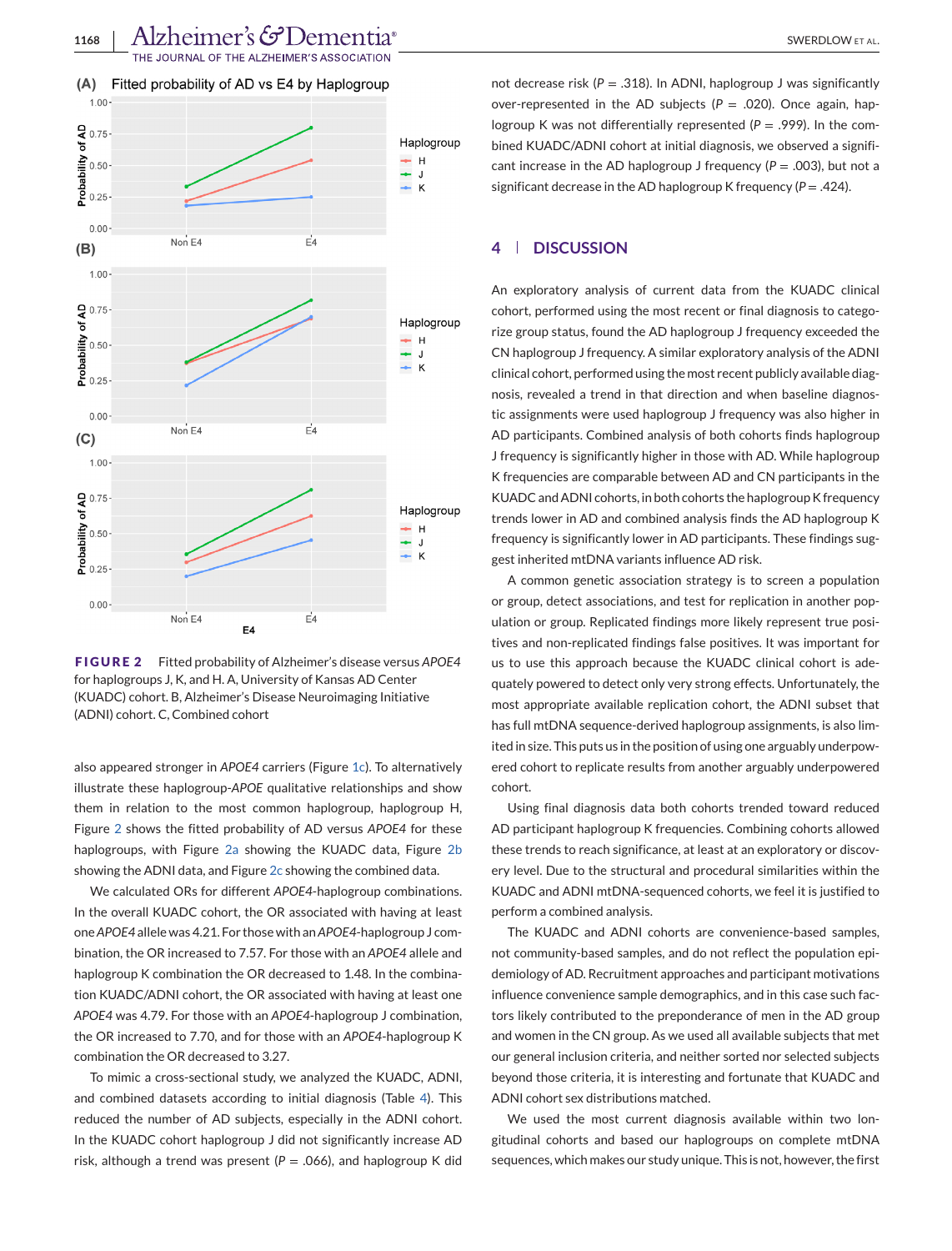# <span id="page-5-0"></span>SWERDLOWET AL. **1169** SWERDLOW ET AL. **1169**

HE JOURNAL OF THE ALZHEIMER'S ASSOCIATION

#### **TABLE 4** Initial diagnosis-determined haplogroup distributions in the KUADC, ADNI, and combined cohorts

|              | <b>KUADC</b>   |                | <b>ADNI</b>   |                | Combined       |                |
|--------------|----------------|----------------|---------------|----------------|----------------|----------------|
|              | $AD (n = 118)$ | $CN (n = 259)$ | $AD (n = 47)$ | $CN (n = 280)$ | $AD (n = 165)$ | $CN (n = 539)$ |
| Haplogroup H | 47 (39.8%)     | 120 (46.3%)    | 19 (40.4%)    | 130 (46.4%)    | 66 (40.0%)     | 250 (46.4%)    |
| Haplogroup I | 4(3.4% )       | $5(1.9\%)$     | $0(0.0\%)$    | 12 (4.3%)      | 4(2.4%)        | 17 (3.2%)      |
| Haplogroup J | 17 (14.4%)     | 21 (8.1%)      | 8 (17.0%)     | 18 (6.4%)      | 25 (15.2%)     | 39(7.2%)       |
| Haplogroup K | $7(5.9\%)$     | 24 (9.3%)      | 4(8.5%)       | 24 (8.6%)      | 11 (6.7%)      | 48 (8.9%)      |
| Haplogroup L | 10 (8.5%)      | 18 (6.9%)      | $0(0.0\%)$    | 16 (5.8%)      | 10 (6.1%)      | 34 (6.3%)      |
| Haplogroup T | 11 (9.3%)      | 23 (8.9%)      | 4(8.5%)       | 25 (8.9%)      | 15 (9.1%)      | 48 (8.9%)      |
| Haplogroup U | 17 (14.4%)     | 26 (10.0%)     | 7(14.9%)      | 31 (11.1%)     | 24 (14.6%)     | 57 (10.6%)     |
| Haplogroup V | $0(0.0\%)$     | 7(2.7%)        | 1(2.1%)       | 9(3.2%)        | $1(0.6\%)$     | 16 (2.9%)      |
| Others       | 5(4.2%)        | 15 (5.8%)      | 4(8.5%)       | 15 (5.4%)      | 9(5.5%)        | 30(5.6%)       |

Abbreviations: AD, Alzheimer's disease; ADNI, Alzheimer's Disease Neuroimaging Initiative; CN, cognitively normal; KUADC, University of Kansas AD Center.

\* *P* < .05 between AD and CN frequencies.

mtDNA haplogroup association study to report ADNI data. Lakatos et al. used initial diagnosis to identify 170 AD and 188 CN ADNI participants.<sup>34</sup> Haplogroup assignments were based on 138 mtDNA positions genotyped through Illumina Human610-Quad BeadChips. The authors combined phylogenetically related haplogroups to create HV, JT, and UK super-haplogroup clusters, which complicates comparisons to our study. Despite this, there was no suggestion of either increased AD haplogroup J or decreased haplogroup K frequency. Andrews et al. recently reported an analysis of 187 AD and 301 CN ADNI participants, using the initial diagnosis and haplogroups determined through a combination of Human610-Quad BeadChips and full next-generation sequencing mtDNA sequences, and saw only a very weak trend toward increased AD haplogroup J frequency and a statistically significant over-representation of haplogroup K in the AD group.<sup>38</sup> Ridge et al. recently published haplogroup assignments for 809 ADNI participants with complete mtDNA sequences.<sup>37</sup> Participants were clinically characterized by initial diagnosis, which included 191 AD and 279 CN individuals. Although the authors did not test for associations, analyzing the Ridge et al. data using our approach reveals an over-representation of haplogroup J within the AD participants.

Ridge and Kauwe recently reviewed the mtDNA haplogroup-AD association literature and point out the preliminary state of the field.<sup>39</sup> Most studies that compare AD to CN at the whole haplogroup level are cross-sectional or consider just an initial diagnosis, include haplogroup assignments based on limited SNVs, and assess cohorts similar in size to our KUADC or combined KUADC/ADNI cohorts. For some studies, the number of participants with haplogroup J or K is too low to meaningfully confirm or refute our findings.<sup>33,40</sup> Some individual studies do report a potential protective effect for haplogroup K, at least within the context of an *APOE4* allele or in the setting of an elevated nuclear mitochondrial gene polygenic risk score.38,41,42 Others do not, yet still suggest a trend toward haplogroup K protection.  $30,43$  For haplogroup J, one longitudinal study found non-demented, elderly participants with that haplogroup showed a relatively accelerated rate of cognitive decline.<sup>44</sup> Two overlapping autopsy-based haplogroup association studies, though, report haplogroup J trends that run counter to our haplogroup J observations.<sup>32,45</sup>

Wang and Brinton specifically considered the possibility of *APOE*mtDNA haplogroup interactions. $46$  The cohorts we studied were probably only large enough to detect robust additive or epistatic interactions, and data shown in Figures [1](#page-3-0) and [2](#page-4-0) suggest it is perhaps premature to rule out this possibility. The OR for *APOE4*-haplogroup J carriers rises higher than that of the general*APOE4*OR and approaches the very high OR for this combination seen by Carrieri et al. $41$  The OR for *APOE4*-haplogroup K carriers is less than the general *APOE4* OR, which reflects the reduced OR for this combination seen by Carrieri et al. and Maruszak et al.<sup>41,42</sup>

The issue of additive or epistatic interactions between mtDNA haplogroups and *APOE* is critical because *APOE* frequencies differ between AD and CN groups. If an mtDNA haplogroup increases AD risk only in the presence of *APOE4*, in a study with just *APOE4* participants as the mtDNA haplogroup pushes individuals into the AD group it pushes them out of the CN group. This sorting causes the haplogroup frequency to simultaneously rise in the AD and fall in the CN group, which accentuates the effect. In a study with no *APOE4* participants, no sorting occurs. The haplogroup does not push participants into or out of a group, and the haplogroup frequency neither increases in the AD nor falls in the CN group. Comparing frequencies between an AD group with many *APOE4* carriers and a CN group with few *APOE4* carriers could obscure a true positive association, because comparing a sorted group to an unsorted group blunts the sorting effect. This similarly applies to situations in which an mtDNA haplogroup counters *APOE4* risk. Figure S1 in supporting information graphically demonstrates this concept.

The high frequency of *APOE4* carriers in the KUADC and ADNI CN groups may have contributed to our positive findings. In general, the proportion of *APOE4* carriers in longitudinal AD-CN cohort studies typically exceeds that of population studies. In the Mancuso et al. haplogroup association study, for instance, only 23% of the AD participants and 8% of the control participants had an APOE4 allele.<sup>43</sup> If interactions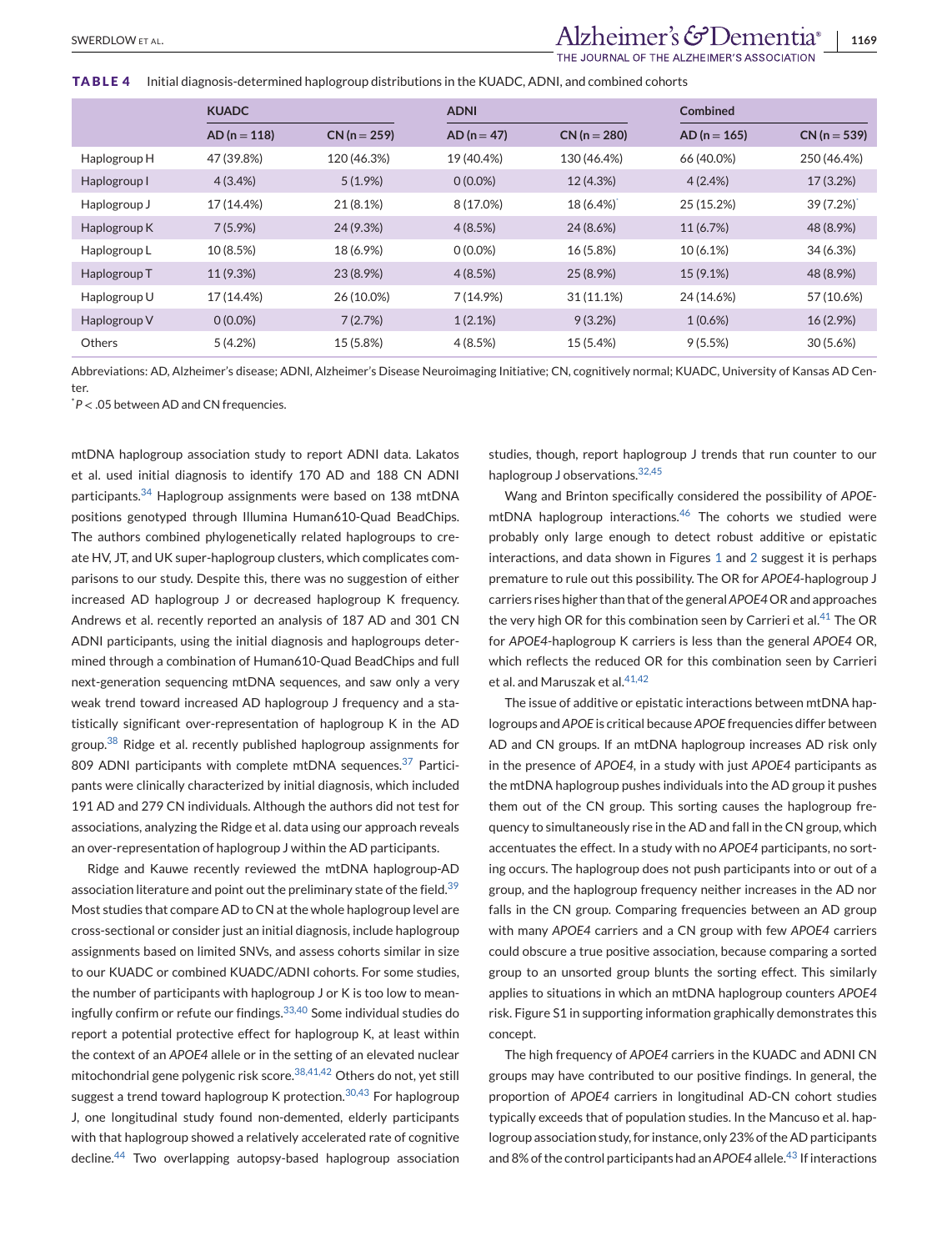THE JOURNAL OF THE ALZHEIMER'S ASSOCIATION

between *APOE* and mtDNA haplogroups exist, different *APOE* frequencies between studies could potentially account for different outcomes.

Gene interactions can implicate molecular pathways or mechanisms. A growing body of work shows APOE influences mitochondrial function and general energy metabolism.<sup>47</sup> Several mechanisms could contribute. Cleaved APOE peptides directly interact with mitochondria to affect respiration.<sup>9</sup> APOE and mitochondria are integral to lipid homeostasis, which transitively links APOE with mitochondrial function.<sup>8</sup> Genetic interaction also implies a common underlying biology. A genuine interaction between*APOE* and mtDNA genotypes in this case would suggest mitochondria play an important role in AD and support the relevance of an AD mitochondrial hypothesis.<sup>48</sup>

*APOE* genotypes may influence the impact of other biological analyses. *TOMM40* presents a relevant example. Some studies find the *TOMM40* very long allele is advantageous in CN individuals who lack an *APOE4* allele, while the *TOMM40* short allele is advantageous in individuals with an *APOE4* allele.<sup>49</sup> As the *TOMM40* gene encodes a critical mitochondrial protein, and APOE or its degradation products directly or indirectly influence mitochondrial function, $9$  adding another genedetermined mitochondrial variable would further complicate this picture.

Using longitudinal cohorts is an arguable strength because this may reduce diagnostic error. With recurring evaluations, longitudinal study CN participants cross over to the AD group, and less frequently AD participants exit that group. Over time a haplogroup that accelerates CN cognitive decline, as Tranah et al. reported happens for haplogroup J,<sup>44</sup> can simultaneously enrich within the AD and dilute in the CN group. Another strength of our study is our use of complete mtDNA sequences to assign haplogroups.

Age is a major AD risk and as CN individuals age and manifest cognitive decline they switch to MCI or AD groups. Beyond this, AD is a progressive disorder, and over time investigators may remove nondeclining participants from an AD group or objectively declining CN participants from that group. Some participants with cognitive deficits may not initially receive an AD assignment due to the presence of concomitant confounding medical diagnoses. As potentially confounding diagnoses resolve over time, those with persistent cognitive deficits may enter the AD group while those whose cognitive deficits remit may enter the CN group. Conversely, confounding signs or symptoms not present at first can appear and alter group assignment. Biomarker assessments made during a participant's time in a longitudinal study may influence group assignment, and post-mortem neuropathological evaluations may reveal diagnostic errors.

Our main weakness is small cohort sizes. As previously stated, for the replication part of our study we attempted to verify a positive finding from one putatively underpowered cohort through analysis of another putatively underpowered cohort. We were further unable to independently verify positive findings from the combined cohort. Even though the KUADC and ADNI CN groups both contained a high percentage of *APOE4* carriers, the AD group *APOE4* frequency still greatly exceeded CN group frequency. Men were over-represented in the AD groups, while women were over-represented in the CN

groups. Although our positive findings essentially remained after adjusting for *APOE*, age, and sex they would not remain significant after correcting for multiple comparisons. For these reasons our study, while useful from a discovery or exploratory perspective, is not definitive.

While bigger studies will ideally clarify the status of mtDNA haplogroup-AD risk associations, preliminary reports from two large consortiums are perhaps contradictory. In 2018, investigators representing the Alzheimer's Disease Genetics Consortium (ADGC) presented an analysis of 8706 AD and 7002 CN European descendants from five cohorts.<sup>50</sup> Haplogroups were assigned using 227 mtDNA SNVs captured by Illumina HumanExome BeadChip v1.0. The frequency of the ND3 A10398G SNV was over-represented in the AD group at *P* = .0002, and the ND5 G13708A SNV was over-represented in the AD group at  $P = .0219$ . While not exclusive to haplogroup J, both are defining haplogroup J SNVs and consistent with KUADC haplogroup J data. On the other hand, in 2019 investigators representing the Alzheimer's Disease Sequencing Project (ADSP) presented an analysis of 5519 AD and 4917 CN European descendants whose mtDNA sequences were captured through WES, and stated there were no haplogroup associations.<sup>51</sup>

Screening for individual mtDNA SNVs with real but limited impact requires, after correcting for multiple comparisons, very large datasets. Screening for rare mtDNA variants that robustly influence AD risk also requires large datasets,  $51$  as small datasets will contain insufficient carriers. While haplogroups may help facilitate small group analyses by grouping common variants into limited combinations, it could also combine SNVs that increase AD risk with SNVs that decrease AD risk. Haplogroups also break down into sub-haplogroups that add or remove additional SNVs that, when analyzed together, may cancel out a genuine effect. An innovative approach called Treescanning can reduce the negative impact of intra-haplogroup averaging and help identify truly relevant SNVs but reduces power.<sup>39,52</sup> Because it is possible many mtDNA SNVs may independently increase or decrease AD risk, and both common and rare mtDNA SNVs present in highly variable combinations, we suspect an mtDNA polygenic risk score that considers the sum-total of an individual's mtDNA variants will most accurately capture and reflect mtDNA's impact on AD risk.

This study informs the AD mitochondrial cascade hypothesis, which proposes that in addition to contributing to or mediating AD neuro-dysfunction, mitochondria to some extent also initiate that dysfunction.<sup>48</sup> A major premise is that individuals inherit a baseline level of mitochondrial performance, which can change with advancing age beyond thresholds that trigger AD histopathology, neurodegeneration, and clinical features. The mitochondrial cascade hypothesis predicts genes that affect mitochondrial function, durability, or homeostasis should associate with AD risk. It is particularly open to the possibility that inherited mtDNA variants may influence AD risk. Findings from this exploratory study are consistent with the hypothesis and should encourage further consideration of mtDNA-AD association, while pointing out unique contingencies that could affect study outcomes.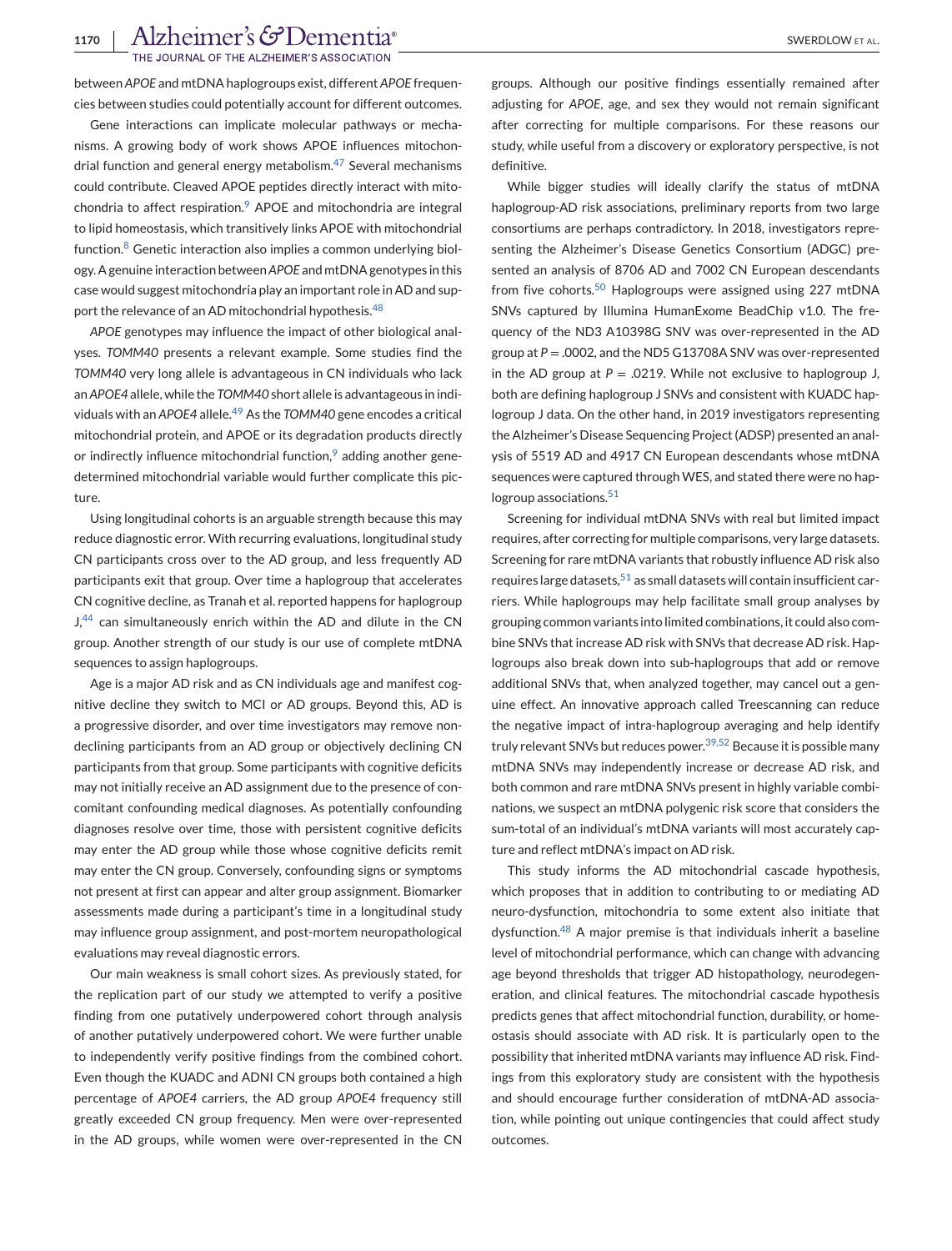#### **ACKNOWLEDGMENTS**

This work was supported by National Institute on Aging funding to the University of Kansas Alzheimer's Disease Center (P30AG035982). This work was also partially supported through UL1 TR002366. Data collection and sharing for this project was funded by the Alzheimer's Disease Neuroimaging Initiative (ADNI; National Institutes of Health Grant U01 AG024904) and DOD ADNI (Department of Defense award number W81XWH-12-2-0012). ADNI is funded by the National Institute on Aging, the National Institute of Biomedical Imaging and Bioengineering, and through generous contributions from the following: AbbVie, Alzheimer's Association; Alzheimer's Drug Discovery Foundation; Araclon Biotech; BioClinica, Inc.; Biogen; Bristol-Myers Squibb Company; CereSpir, Inc.; Cogstate; Eisai Inc.; Elan Pharmaceuticals, Inc.; Eli Lilly and Company; EuroImmun; F. Hoffmann-La Roche Ltd and its affiliated company Genentech, Inc.; Fujirebio; GE Healthcare; IXICO Ltd.; Janssen Alzheimer Immunotherapy Research & Development, LLC; Johnson & Johnson Pharmaceutical Research & Development LLC; Lumosity; Lundbeck; Merck & Co., Inc.; Meso Scale Diagnostics, LLC.; NeuroRx Research; Neurotrack Technologies; Novartis Pharmaceuticals Corporation; Pfizer Inc.; Piramal Imaging; Servier; Takeda Pharmaceutical Company; and Transition Therapeutics. The Canadian Institutes of Health Research is providing funds to support ADNI clinical sites in Canada. Private sector contributions are facilitated by the Foundation for the National Institutes of Health [\(www.fnih.org\)](http://www.fnih.org). The grantee organization is the Northern California Institute for Research and Education, and the study is coordinated by the Alzheimer's Therapeutic Research Institute at the University of Southern California. ADNI data are disseminated by the Laboratory for Neuro Imaging at the University of Southern California.

## **CONFLICTS OF INTEREST**

The authors report no conflicts of interest.

#### **REFERENCES**

- 1. Swerdlow RH. Is aging part of Alzheimer's disease, or is Alzheimer's disease part of aging? *Neurobiol Aging*. 2007;28:1465-180.
- 2. Del-Aguila JL, Koboldt DC, Black K, et al. Alzheimer's disease: rare variants with large effect sizes. *Curr Opin Genet Dev*. 2015;33:49-55.
- 3. Karch CM, Goate AM. Alzheimer's disease risk genes and mechanisms of disease pathogenesis. *Biol Psychiatry*. 2015;77:43-51.
- 4. Jonsson T, Stefansson H, Steinberg S, et al. Variant of TREM2 associated with the risk of Alzheimer's disease. *N Engl J Med*. 2013;368:107- 116.
- 5. Guerreiro R, Wojtas A, Bras J, et al. TREM2 variants in Alzheimer's disease. *N Engl J Med*. 2013;368:117-127.
- 6. Cruchaga C, Karch CM, Jin SC, et al. Rare coding variants in the phospholipase D3 gene confer risk for Alzheimer's disease. *Nature*. 2014;505:550-554.
- 7. Kunkle BW, Grenier-Boley B, Sims R, et al. Genetic meta-analysis of diagnosed Alzheimer's disease identifies new risk loci and implicates Abeta, tau, immunity and lipid processing. *Nat Genet*. 2019;51:414- 430.
- 8. Pa J, Andrews SJ, Swerdlow RH. Mitochondria and Alzheimer's: is PTCD1 the smoking gun?. *Trends Neurosci*. 2019;42:759-762.
- 9. Chang S, ran Ma T, Miranda RD, Balestra ME, Mahley RW, Huang Y. Lipid- and receptor-binding regions of apolipoprotein E4 fragments act

in concert to cause mitochondrial dysfunction and neurotoxicity. *Proc Natl Assoc Sci*. 2005;102:18694-18699.

- 10. Fleck D, Phu L, Verschueren E, et al. PTCD1 is required for mitochondrial oxidative-phosphorylation: possible genetic association with Alzheimer's DISEASE. *J Neurosci*. 2019;39:4636-4656.
- 11. Shoffner JM, Brown MD, Torroni A, et al. Mitochondrial DNA variants observed in Alzheimer disease and Parkinson disease patients. *Genomics*. 1993;17:171-184.
- 12. Wallace DC. Mitochondrial genetics: a paradigm for aging and degenerative diseases? *Science*. 1992;256:628-632.
- 13. Edland SD, Silverman JM, Peskind ER, Tsuang D, Wijsman E, Morris JC. Increased risk of dementia in mothers of Alzheimer's disease cases: evidence for maternal inheritance. *Neurology*. 1996;47:254-256.
- 14. Mosconi L, Brys M, Switalski R, et al. Maternal family history of Alzheimer's disease predisposes to reduced brain glucose metabolism. *Proc Natl Assoc Sci*. 2007;104:19067-10672.
- 15. Mosconi L, de Leon M, Murray J, et al. Reduced mitochondria cytochrome oxidase activity in adult children of mothers with Alzheimer's disease. *J Alzheimers Dis*. 2011;27:483-490.
- 16. Mosconi L, Rinne JO, Tsui WH, et al. Increased fibrillar amyloid- {beta} burden in normal individuals with a family history of late-onset Alzheimer's. *Proc Natl Assoc Sci*. 2010;107:5949-5954.
- 17. Honea RA, Swerdlow RH, Vidoni ED, Goodwin J, Burns JM. Reduced gray matter volume in normal adults with a maternal family history of Alzheimer disease. *Neurology*. 2010;74:113-120.
- 18. Debette S, Wolf PA, Beiser A, et al. Association of parental dementia with cognitive and brain MRI measures in middle-aged adults. *Neurology*. 2009;73:2071-2078.
- 19. Parker WD Jr., Filley CM, Parks JK. Cytochrome oxidase deficiency in Alzheimer's disease. *Neurology*. 1990;40:1302-1303.
- 20. Curti D, Rognoni F, Gasparini L, et al. Oxidative metabolism in cultured fibroblasts derived from sporadic Alzheimer's disease (AD) patients. *Neurosci Lett*. 1997;236:13-6.
- 21. Swerdlow RH, Parks JK, Cassarino DS, et al. Cybrids in Alzheimer's disease: a cellular model of the disease? *Neurology*. 1997;49:918-925.
- 22. Brown MD, Shoffner JM, Kim YL, et al. Mitochondrial DNA sequence analysis of four Alzheimer's and Parkinson's disease patients. *Am J Med Genet*. 1996;61:283-289.
- 23. Lin FH, Lin R, Wisniewski HM, et al. Detection of point mutations in codon 331 of mitochondrial NADH dehydrogenase subunit 2 in Alzheimer's brains. *Biochem Biophys Res Commun*. 1992;182:238- 246.
- 24. Hutchin T, Cortopassi G. A mitochondrial DNA clone is associated with increased risk for Alzheimer disease. *Proc Natl Assoc Sci*. 1995;92:6892-6895.
- 25. Petruzzella V, Chen X, Schon EA. Is a point mutation in the mitochondrial ND2 gene associated with Alzheimer's disease. *Biochem Biophys Res Commun*. 1992;186:491-497.
- 26. Tanaka N, Goto Y, Akanuma J, et al. Mitochondrial DNA variants in a Japanese population of patients with Alzheimer's disease. *Mitochondrion*. 2010;10:32-37.
- 27. Coskun PE, Beal MF, Wallace DC. Alzheimer's brains harbor somatic mtDNA control-region mutations that suppress mitochondrial transcription and replication. *Proc Natl Assoc Sci*. 2004;101:10726- 10731.
- 28. Hoekstra JG, Hipp MJ, Montine TJ, Kennedy SR. Mitochondrial DNA mutations increase in early stage Alzheimer disease and are inconsistent with oxidative damage. *Ann Neurol*. 2016;80:301-306.
- 29. Torroni A, Huoponen K, Francalacci P, et al. Classification of European mtDNAs from an analysis of three European populations. *Genetics*. 1996;144:1835-1850.
- 30. van der Walt JM, Dementieva YA, Martin ER, et al. Analysis of European mitochondrial haplogroups with Alzheimer disease risk. *Neurosci Lett*. 2004;365:28-32.